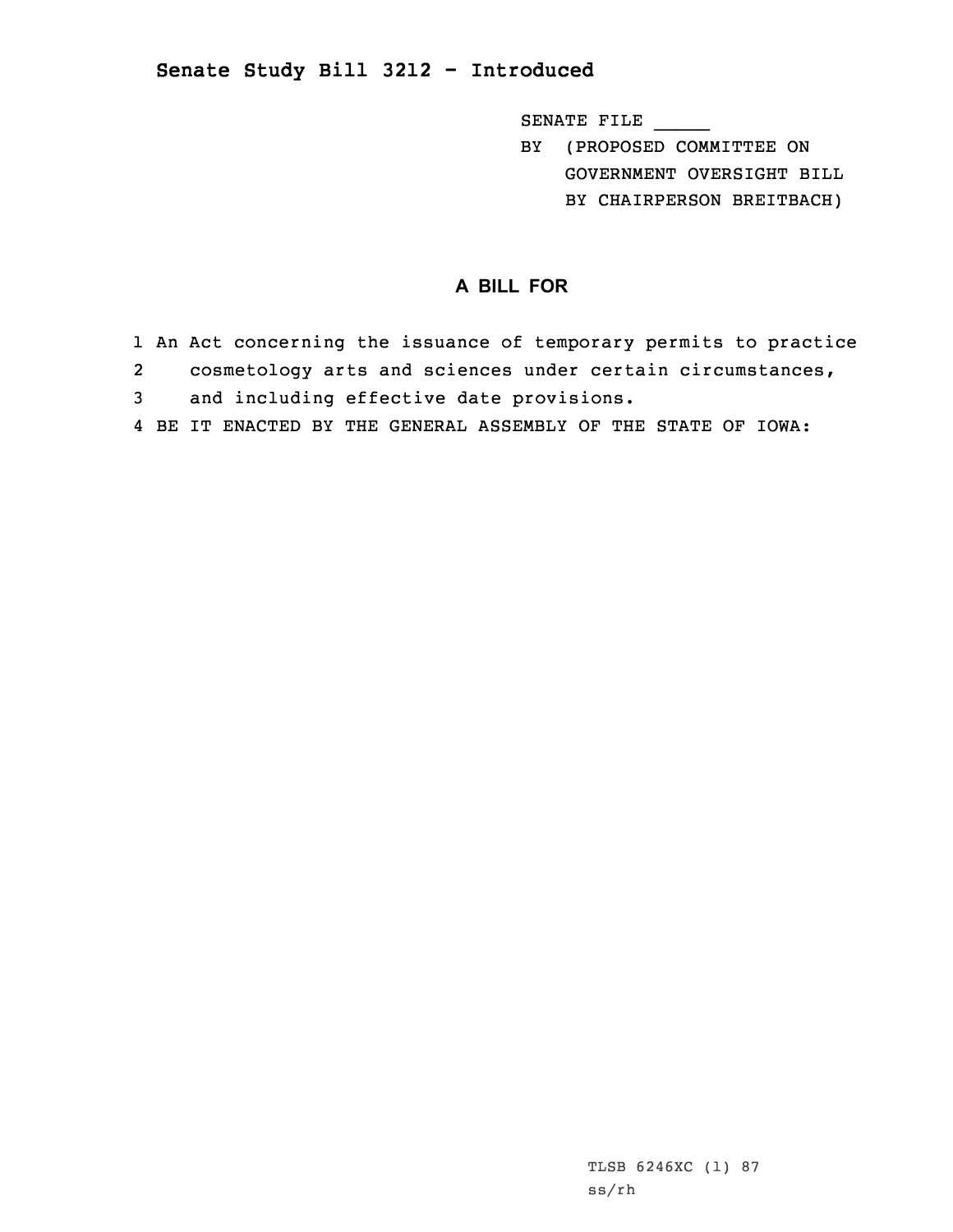1 Section 1. Section 157.4, Code 2018, is amended by adding 2 the following new subsection:

 NEW SUBSECTION. 3. Notwithstanding section 157.13, subsection 1, the board may issue <sup>a</sup> temporary permit to practice in the cosmetology arts and sciences for the purpose of demonstrating cosmetology arts and sciences services to the public, or for providing cosmetology arts and sciences services to the public at not-for-profit events. <sup>A</sup> permit issued pursuant to this subsection shall be subject to the following requirements:

11 *a.* The permit shall be issued for <sup>a</sup> specific event and may 12 be issued to a salon, school of cosmetology arts and sciences, 13 or person.

14 *b.* The permit shall be posted and visible to the public at 15 the location where the cosmetology arts and sciences services 16 are provided.

 *c.* The permit shall be valid for no longer than twelve days. *d.* An applicant for <sup>a</sup> temporary permit shall submit <sup>a</sup> completed application on <sup>a</sup> form provided by the board at least thirty days in advance of the intended use date.

21 *e.* An applicant shall submit an application fee determined 22 by the board by rule.

23 *f.* The board shall issue no more than four permits to an 24 applicant during <sup>a</sup> calendar year.

25 *g.* <sup>A</sup> person providing cosmetology arts and sciences services 26 at <sup>a</sup> not-for-profit event shall hold <sup>a</sup> current license to 27 practice cosmetology arts and sciences.

28 Sec. 2. EFFECTIVE DATE. This Act, being deemed of immediate 29 importance, takes effect upon enactment.

30 EXPLANATION

31 **The inclusion of this explanation does not constitute agreement with** <sup>32</sup> **the explanation's substance by the members of the general assembly.**

33 This bill allows the board of cosmetology arts and 34 sciences to issue <sup>a</sup> temporary permit to practice cosmetology 35 to demonstrate cosmetology arts and sciences or to provide

-1-

LSB 6246XC (1) 87  $ss/rh$   $1/2$